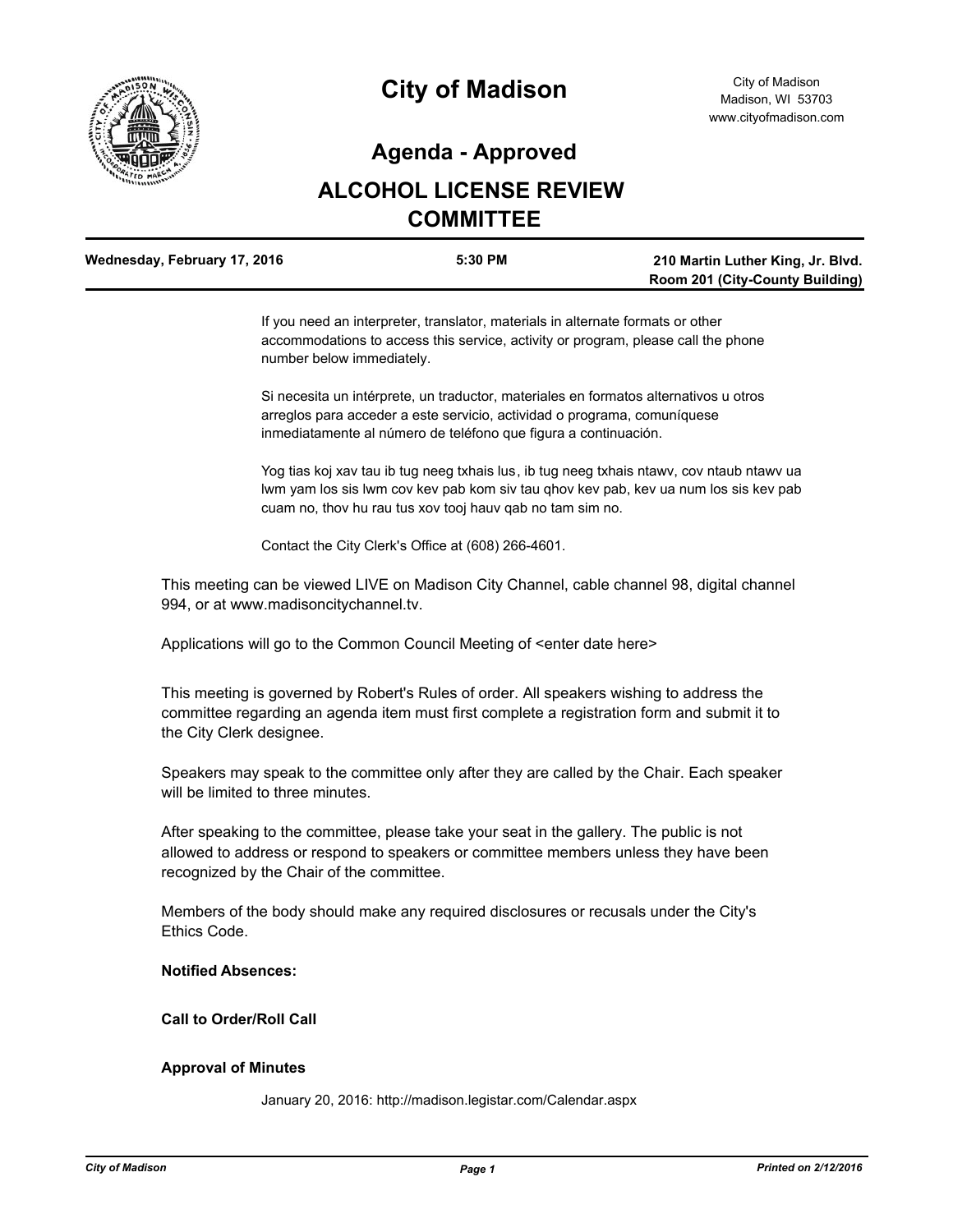#### **Public Comment**

#### **Disclosures and Recusals**

Members of the body should make any required disclosures or recusals under the City's Ethics Code.

#### **Presentation of the Consent Agenda**

At this time, a consent agenda will be moved with the recommended action, or to grant with any recommended conditions if no action is recommended for each item EXCEPT:

1) items which have registrants opposed wishing to speak 2) items which members have seperated out for discussion/debate purposes 3) items recommending ordinance changes 4) operator license applications

#### **Operator's License Applications**

Possible Closed Session: Please take notice that when considering the following items, the ALRC may go into closed session pursuant to sec. 19.85(1)(b), Wis. Stats., which reads in relevant part:

(b) Considering dismissal, demotion, licensing or discipline of any public employee or person licensed by a board or commission or the investigation of charges against such person, ... and the taking of formal action on such matter; provided that the … person licensed is given actual notice of any evidentiary hearing which may be held prior to final action being taken and of any meeting at which final action may be taken. The notice shall contain a statement that the person has the right to demand that the evidentiary hearing or meeting be held in open session. …

Further take notice that, if the ALRC goes into closed session, it may return to open session immediately, without giving the 12 hours notice under sec. 19.85(2), Wis. Stats.

**1. [41292](http://madison.legistar.com/gateway.aspx?m=l&id=/matter.aspx?key=45726)** Operator License Application William M Clay - Establishment where employed: Cafe Porta Alba

#### *Legislative History*

| 1/20/16 | ALCOHOL LICENSE         |
|---------|-------------------------|
|         | <b>REVIEW COMMITTEE</b> |

Refer to the ALCOHOL LICENSE REVIEW **COMMITTEE** 

- **2. [41535](http://madison.legistar.com/gateway.aspx?m=l&id=/matter.aspx?key=45928)** Operator License Application Terry Revels
- **3. [41746](http://madison.legistar.com/gateway.aspx?m=l&id=/matter.aspx?key=46095)** Operator License Application Theresa Robinson - Establishment where employed: Kelleys Market
- **4. [41774](http://madison.legistar.com/gateway.aspx?m=l&id=/matter.aspx?key=46116)** Operator License Application John Peek - Establishment where employed: Kelley Williamson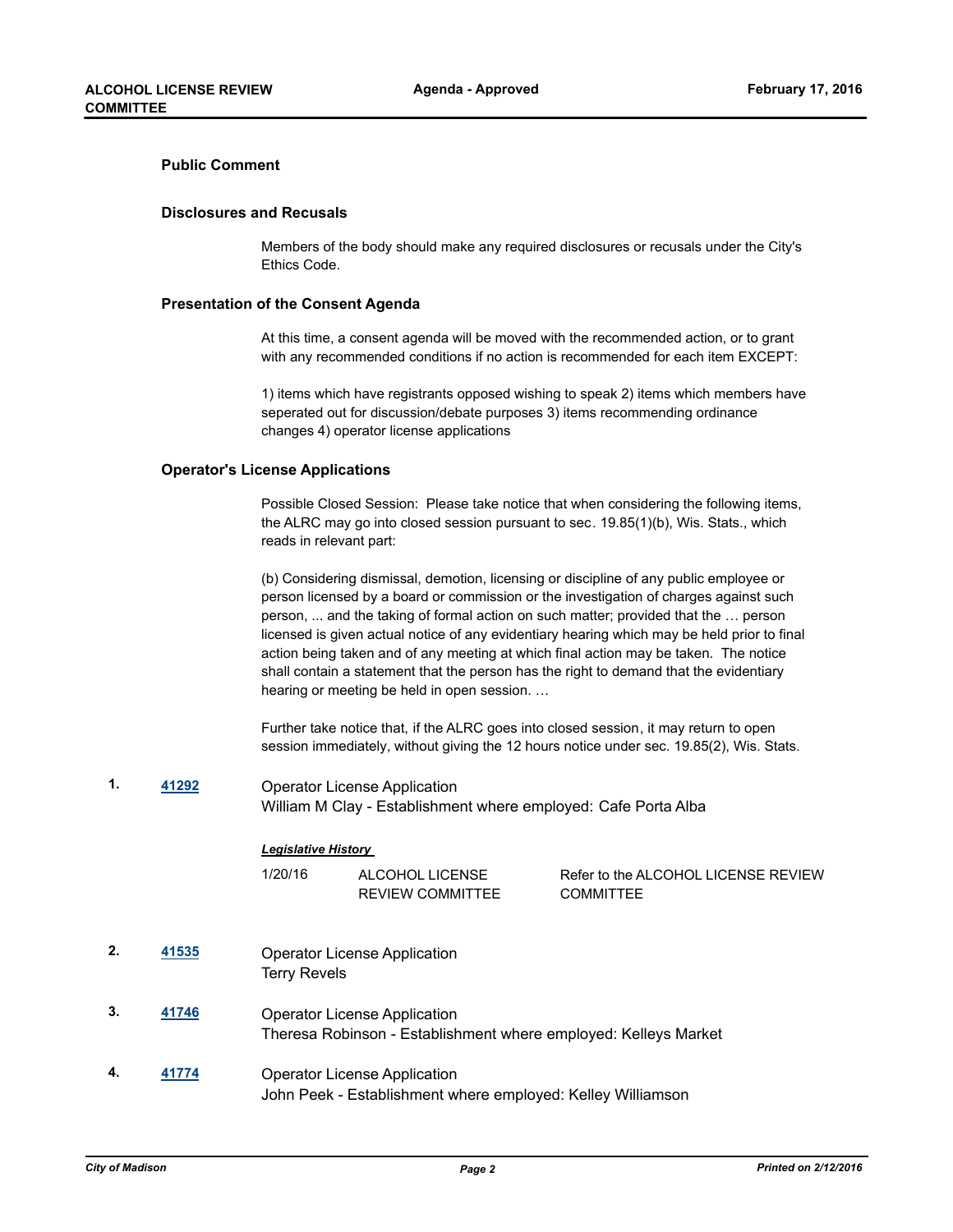#### **Temporary Class B Concurrent with Street Use**

- **5. [41514](http://madison.legistar.com/gateway.aspx?m=l&id=/matter.aspx?key=45907)** Temporary Class B Retailer License Concurrent with Street Use Permit Madison Parks Foundation Event Location: John Nolen Drive (Broom to Breese) Event Date: June 25, 2016 (Rain Date: June 26, 2016) Aldermanic District 4 (Ald. Verveer) Police District: 306 Event: Shake the Lake
- **6. [41539](http://madison.legistar.com/gateway.aspx?m=l&id=/matter.aspx?key=45932)** Temporary Class B Retailer License Concurrent with Street Use Permit Outreach, Inc. Event Location: 100 block of King St Event Date: 08/20/2016 Aldermanic District 4 (Ald. Verveer) Police District: 406 Event: Woof's Pride

#### **Changes of Agent**

- **7. [41509](http://madison.legistar.com/gateway.aspx?m=l&id=/matter.aspx?key=45902)** Change of Agent Apple Hospitality Group LLC • dba Applebee's Neighborhood Grill & Bar • 4710 East Towne Blvd New Agent: Larry Allen Cook Class B Combination Liquor & Beer Aldermanic District 17 (Alder Baldeh)
- **8. [41510](http://madison.legistar.com/gateway.aspx?m=l&id=/matter.aspx?key=45903)** Change of Agent Aldi Inc • dba Aldi • 8222 Watts Rd New Agent: Tyler Goetz Class A Beer, Class A Liquor Aldermanic District 9 (Alder Skidmore)

### **Entity Reorganization**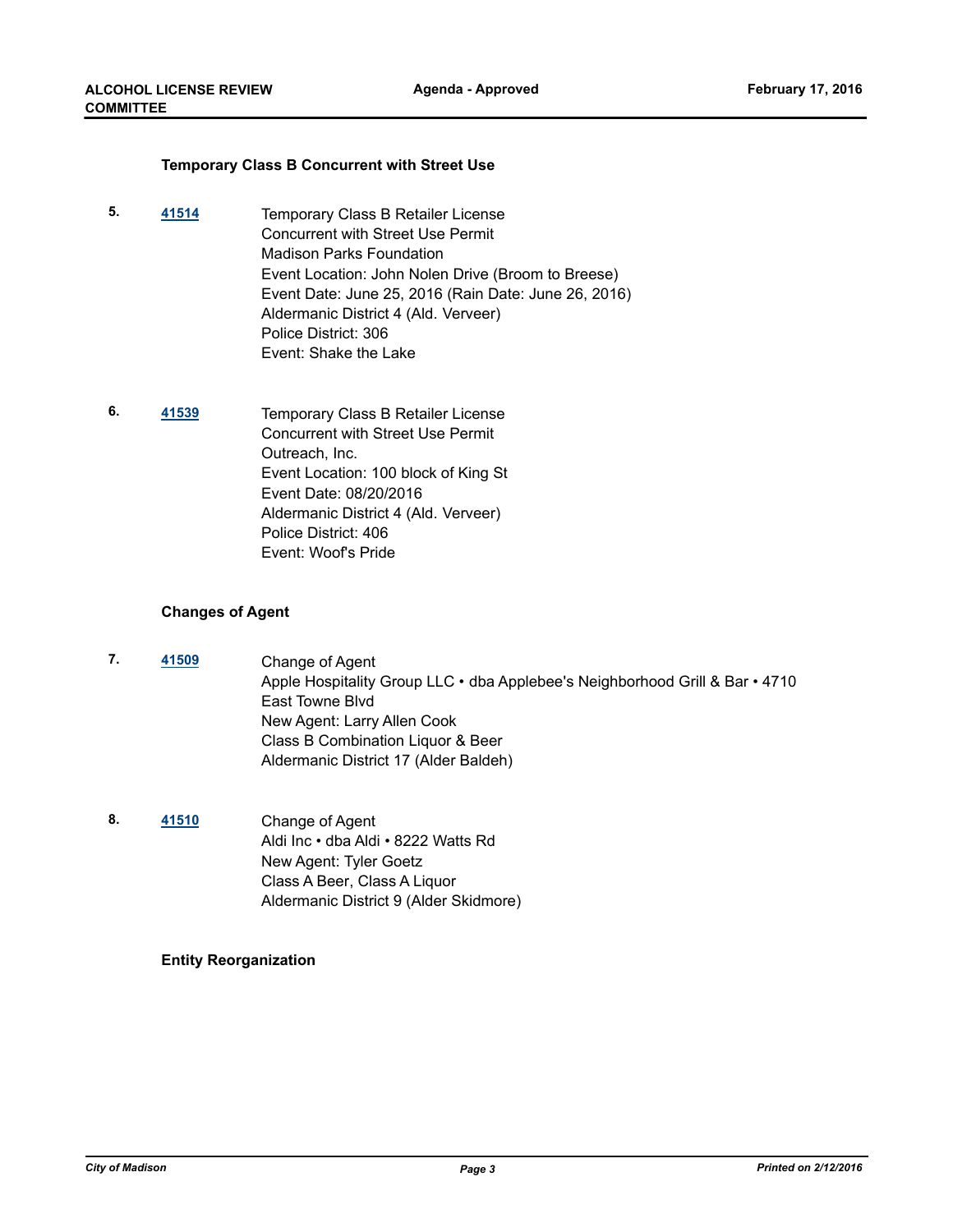| 9.  | 39614 |                              | <b>Entity Reorganization</b><br>BAT Inc • dba Madhatter<br>322 W Gorham St<br>Class B Combination Liquor & Beer<br>Aldermanic District 4 (Alder Verveer)<br>1 new officer, remove 1 officer |                                                            |  |  |
|-----|-------|------------------------------|---------------------------------------------------------------------------------------------------------------------------------------------------------------------------------------------|------------------------------------------------------------|--|--|
|     |       | <b>Legislative History</b>   |                                                                                                                                                                                             |                                                            |  |  |
|     |       | 8/19/15                      | ALCOHOL LICENSE<br><b>REVIEW COMMITTEE</b>                                                                                                                                                  | Refer to the ALCOHOL LICENSE REVIEW<br><b>COMMITTEE</b>    |  |  |
|     |       | 9/16/15                      | ALCOHOL LICENSE<br><b>REVIEW COMMITTEE</b>                                                                                                                                                  | Re-refer to the ALCOHOL LICENSE<br><b>REVIEW COMMITTEE</b> |  |  |
|     |       | 10/21/15                     | ALCOHOL LICENSE<br><b>REVIEW COMMITTEE</b>                                                                                                                                                  | Refer to the ALCOHOL LICENSE REVIEW<br><b>COMMITTEE</b>    |  |  |
|     |       | 12/16/15                     | ALCOHOL LICENSE<br><b>REVIEW COMMITTEE</b>                                                                                                                                                  | Refer to the ALCOHOL LICENSE REVIEW<br><b>COMMITTEE</b>    |  |  |
| 10. | 41515 | <b>Entity Reorganization</b> |                                                                                                                                                                                             |                                                            |  |  |

**10. [41515](http://madison.legistar.com/gateway.aspx?m=l&id=/matter.aspx?key=45908)** Entity Reorganization HOA Restaurant Holder LLC • dba Hooters 2639 East Springs Dr Class B Combination Liquor & Beer Aldermanic District 17 (Alder Baldeh) Remove 1 Officer

#### **Change of Licensed Conditions**

**11. [41541](http://madison.legistar.com/gateway.aspx?m=l&id=/matter.aspx?key=45934)** Change of Licensed Premise BAT Inc. • dba Madhatter • Capacity: 200 322 W Gorham • Agent: Susan McKinney Class B Combination Liquor & Beer • 100% alcohol, 0% food Aldermanic District 4 (Alder Verveer) • Police Sector 403 Increase indoor capacity to 320

#### **21+ Entertainment License**

**12. [41063](http://madison.legistar.com/gateway.aspx?m=l&id=/matter.aspx?key=44503)** 21+ Entertainment License Kabul Inc • dba Kabul Restaurant • Capacity: 99 540 State St • Agent: Scott Haumersen Class B Combination Liquor & Beer • 10% alcohol, 90% food Aldermanic District 2 (Alder Zellers) • Police Sector 403

### *Legislative History*

12/16/15 ALCOHOL LICENSE

Refer to the ALCOHOL LICENSE REVIEW **COMMITTEE** 

REVIEW COMMITTEE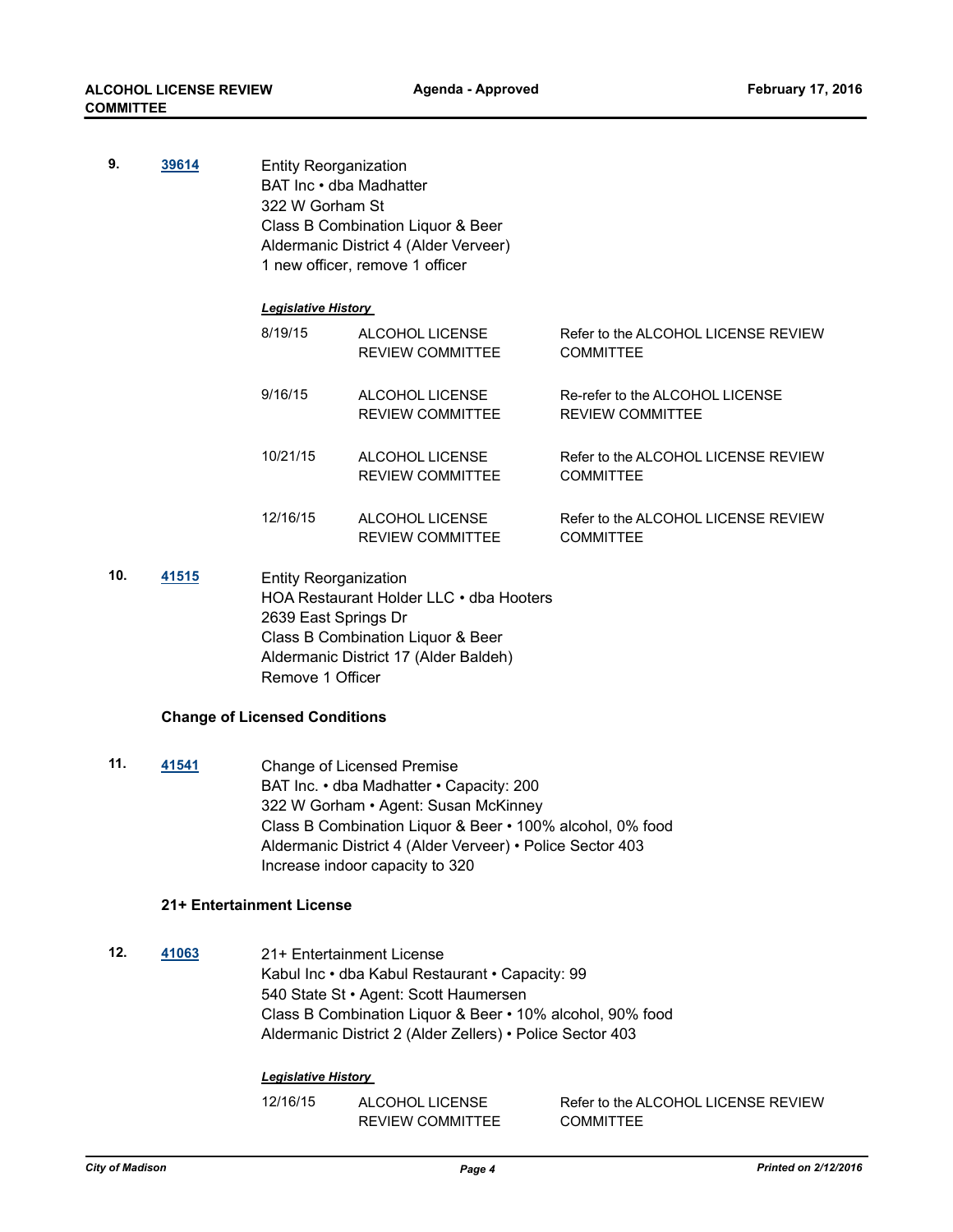|     |                                | 1/20/16                   | ALCOHOL LICENSE<br><b>REVIEW COMMITTEE</b>                                                                                                                                                                                       | Refer to the ALCOHOL LICENSE REVIEW<br><b>COMMITTEE</b> |
|-----|--------------------------------|---------------------------|----------------------------------------------------------------------------------------------------------------------------------------------------------------------------------------------------------------------------------|---------------------------------------------------------|
| 13. | 41511                          | 21+ Entertainment License | Kavanaugh Inc • dba Kavanaugh's Catering • Capacity: 2000<br>301 Wisconsin Ave • Agent: John Kavanaugh<br>Class B Combination Liquor & Beer • 10% alcohol, 90% food<br>Aldermanic District 2 (Alder Zellers) • Police Sector 406 |                                                         |
| 14. | 41512                          | 21+ Entertainment License | Cask & Ale LLC • dba Cask & Ale • Capacity: 120<br>212 State St · Agent: Kenneth Boll<br>Class B Combination Liquor & Beer • 100% alcohol, 0% food<br>Aldermanic District 4 (Alder Verveer) • Police Sector 406                  |                                                         |
|     | <b>Recessed Public Hearing</b> |                           |                                                                                                                                                                                                                                  |                                                         |
| 15. | 40245                          |                           | Public Hearing - New License<br>Oriental Gifts LLC • dba Tobacco Plus<br>1935 Monroe Street • Agent: Abdul Qadir                                                                                                                 |                                                         |

Class A Beer, Class A Cider

| Aldermanic District 13 (Alder Eskrich) • Police Sector 303 |  |  |  |  |
|------------------------------------------------------------|--|--|--|--|
|                                                            |  |  |  |  |

## *Legislative History*

| 9/29/15  | Clerk's Office<br>Alcohol License Review Committee Public Hearing | Referred for Introduction                                                                                |
|----------|-------------------------------------------------------------------|----------------------------------------------------------------------------------------------------------|
| 10/6/15  | <b>COMMON COUNCIL</b>                                             | Refer For Public Hearing to the ALCOHOL<br><b>LICENSE REVIEW COMMITTEE</b>                               |
| 10/21/15 | ALCOHOL LICENSE<br><b>REVIEW COMMITTEE</b>                        | RECOMMEND TO COUNCIL TO RE-REFER<br>- RECESSED PUBLIC HEARING to the<br>ALCOHOL LICENSE REVIEW COMMITTEE |
| 11/3/15  | <b>COMMON COUNCIL</b>                                             | Re-refer for Recessed Public Hearing to the<br>ALCOHOL LICENSE REVIEW COMMITTEE                          |
| 11/18/15 | <b>ALCOHOL LICENSE</b><br><b>REVIEW COMMITTEE</b>                 | Refer to the ALCOHOL LICENSE REVIEW<br><b>COMMITTEE</b>                                                  |
| 12/16/15 | <b>ALCOHOL LICENSE</b><br><b>REVIEW COMMITTEE</b>                 | Refer to the ALCOHOL LICENSE REVIEW<br><b>COMMITTEE</b>                                                  |
| 1/20/16  | ALCOHOL LICENSE<br><b>REVIEW COMMITTEE</b>                        | Re-refer for Recessed Public Hearing to the<br>ALCOHOL LICENSE REVIEW COMMITTEE                          |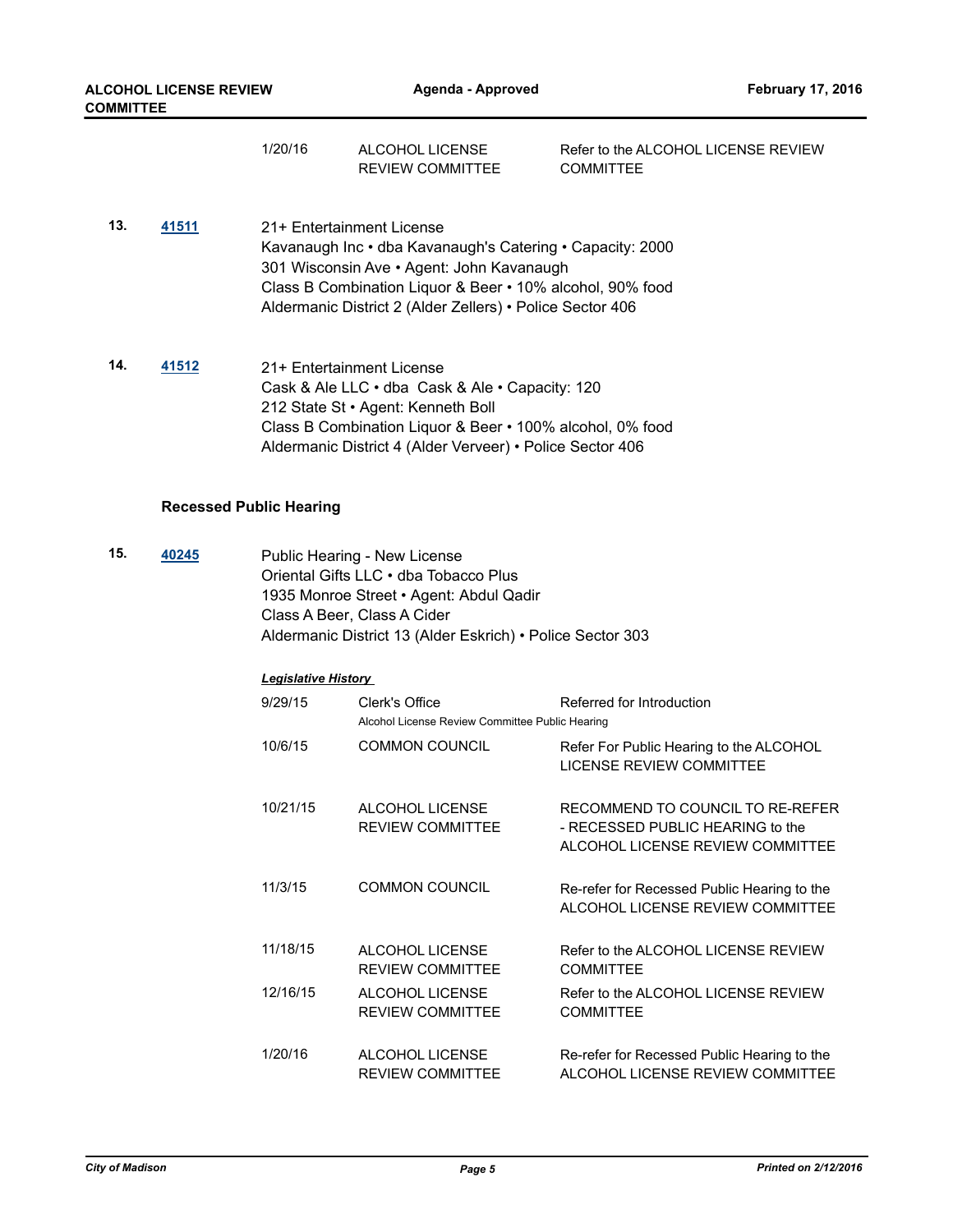| 16. | 41269 | Public Hearing - New License<br>Coffee House Holdings, Inc · dba Starbucks #2425<br>1 E Main St · Agent: Ryan Bartelak · Estimated Capacity: 39<br>Class B Combination Liquor & Beer • 2% alcohol, 93% food, 5% other<br>Aldermanic District 4 (Alder Verveer) • Police Sector 405 |                                                                                                |                                                                                                                                                         |  |  |  |  |  |
|-----|-------|------------------------------------------------------------------------------------------------------------------------------------------------------------------------------------------------------------------------------------------------------------------------------------|------------------------------------------------------------------------------------------------|---------------------------------------------------------------------------------------------------------------------------------------------------------|--|--|--|--|--|
|     |       |                                                                                                                                                                                                                                                                                    | <b>Legislative History</b>                                                                     |                                                                                                                                                         |  |  |  |  |  |
|     |       | 1/5/16                                                                                                                                                                                                                                                                             | Referred for Introduction<br>Clerk's Office<br>Alcohol License Review Committee Public Hearing |                                                                                                                                                         |  |  |  |  |  |
|     |       | 1/19/16                                                                                                                                                                                                                                                                            | <b>COMMON COUNCIL</b>                                                                          | Referred for Public Hearing to the ALCOHOL<br><b>LICENSE REVIEW COMMITTEE</b>                                                                           |  |  |  |  |  |
|     |       | 1/20/16                                                                                                                                                                                                                                                                            | <b>ALCOHOL LICENSE</b><br><b>REVIEW COMMITTEE</b>                                              | RECOMMEND TO COUNCIL TO RE-REFER<br>- RECESSED PUBLIC HEARING to the<br>ALCOHOL LICENSE REVIEW COMMITTEE                                                |  |  |  |  |  |
|     |       | 2/2/16                                                                                                                                                                                                                                                                             | <b>COMMON COUNCIL</b>                                                                          | Re-refer for Recessed Public Hearing to the<br>ALCOHOL LICENSE REVIEW COMMITTEE<br>Alcohol License Review Committee 2-17-2016, Common Council 2-23-2016 |  |  |  |  |  |
| 17. | 41280 | Public Hearing - New License<br>Lucas D Rodriguez · dba Estacion Inka<br>604 University Ave • Agent: Lucas Rodiguez • Estimated Capacity: 16<br>Class B Beer • 5% alcohol, 95% food<br>Aldermanic District 4 (Alder Verveer) • Police Sector 403                                   |                                                                                                |                                                                                                                                                         |  |  |  |  |  |
|     |       |                                                                                                                                                                                                                                                                                    |                                                                                                |                                                                                                                                                         |  |  |  |  |  |
|     |       | Legislative History<br>1/5/16                                                                                                                                                                                                                                                      | ALCOHOL LICENSE<br><b>REVIEW COMMITTEE</b><br>Alcohol License Review Committee Public Hearing  | Referred for Introduction                                                                                                                               |  |  |  |  |  |
|     |       | 1/19/16                                                                                                                                                                                                                                                                            | <b>COMMON COUNCIL</b>                                                                          | Referred for Public Hearing to the ALCOHOL<br><b>LICENSE REVIEW COMMITTEE</b>                                                                           |  |  |  |  |  |
|     |       | 1/20/16                                                                                                                                                                                                                                                                            | ALCOHOL LICENSE<br><b>REVIEW COMMITTEE</b>                                                     | RECOMMEND TO COUNCIL TO RE-REFER<br>- PUBLIC HEARING to the ALCOHOL<br>LICENSE REVIEW COMMITTEE                                                         |  |  |  |  |  |

## **Public Hearing**

**New License - Public Hearing**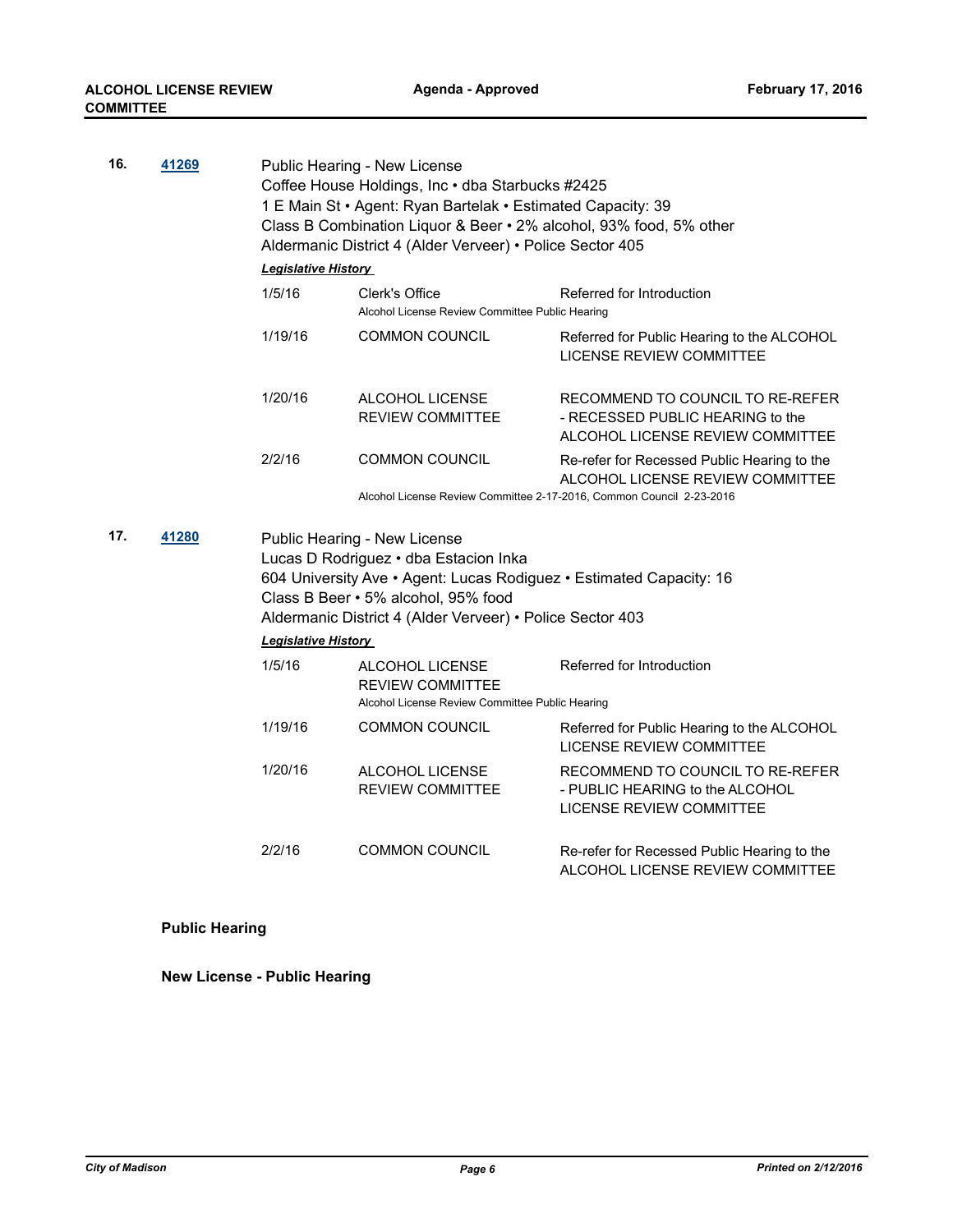| 18. | 41505 | Public Hearing - New License<br>Badgerfest Inc . dba Festival Foods<br>810 E Washington Ave • Agent: Paul Anderson • Estimated Capacity: 147in/25<br>out<br>Class B Combination Liquor & Beer • 9% alcohol, 88% food, 3% other.<br>Aldermanic District 2 (Alder Zellers) • Police Sector 407    |                                                                                                                                                                                                                                                                              |                                                                            |  |  |  |
|-----|-------|-------------------------------------------------------------------------------------------------------------------------------------------------------------------------------------------------------------------------------------------------------------------------------------------------|------------------------------------------------------------------------------------------------------------------------------------------------------------------------------------------------------------------------------------------------------------------------------|----------------------------------------------------------------------------|--|--|--|
|     |       | <b>Legislative History</b>                                                                                                                                                                                                                                                                      |                                                                                                                                                                                                                                                                              |                                                                            |  |  |  |
|     |       | 1/21/16                                                                                                                                                                                                                                                                                         | Clerk's Office<br>Alcohol License Review Committee Public Hearing                                                                                                                                                                                                            | Referred for Introduction                                                  |  |  |  |
|     |       | 2/2/16                                                                                                                                                                                                                                                                                          | <b>COMMON COUNCIL</b>                                                                                                                                                                                                                                                        | Refer For Public Hearing to the ALCOHOL<br><b>LICENSE REVIEW COMMITTEE</b> |  |  |  |
| 19. | 41506 | Public Hearing - New License<br>Ideal Bar LLC . dba Ideal Bar<br>1968 Atwood Ave • Agent: Brady Borman • Estimated Capacity: 99<br>Class B Combination Liquor & Beer . 90% alcohol, 5% food, 5% other<br>Aldermanic District 6 (Alder Rummel) • Police Sector 410<br><b>Legislative History</b> |                                                                                                                                                                                                                                                                              |                                                                            |  |  |  |
|     |       | 1/21/16                                                                                                                                                                                                                                                                                         | Clerk's Office<br>Alcohol License Review Committee Public Hearing                                                                                                                                                                                                            | Referred for Introduction                                                  |  |  |  |
|     |       | 2/2/16                                                                                                                                                                                                                                                                                          | <b>COMMON COUNCIL</b>                                                                                                                                                                                                                                                        | Refer For Public Hearing to the ALCOHOL<br>LICENSE REVIEW COMMITTEE        |  |  |  |
| 20. | 41507 | Revel LLC • dba Revel<br><b>Legislative History</b>                                                                                                                                                                                                                                             | Public Hearing - New License<br>107 N Hamilton St · Agent: Sarah Van Dyke · Estimated Capacity: 30<br>Class B Combination Liquor & Beer • 9% alcohol, 3% food, 88% other.<br>Aldermanic District 4 (Alder Verveer) • Police Sector 406                                       |                                                                            |  |  |  |
|     |       | 1/21/16                                                                                                                                                                                                                                                                                         | Clerk's Office<br>Alcohol License Review Committee Public Hearing                                                                                                                                                                                                            | Referred for Introduction                                                  |  |  |  |
|     |       | 2/2/16                                                                                                                                                                                                                                                                                          | <b>COMMON COUNCIL</b>                                                                                                                                                                                                                                                        | Refer For Public Hearing to the ALCOHOL<br><b>LICENSE REVIEW COMMITTEE</b> |  |  |  |
| 21. | 41508 | <b>Legislative History</b><br>1/21/16                                                                                                                                                                                                                                                           | Public Hearing - New License<br>Cask & Ale LLC . dba Cask & Ale<br>212 State St • Agent: Kenneth Boll • Estimated Capacity: 120<br>Class B Combination Liquor & Beer • 100% alcohol, 0 % food<br>Aldermanic District 4 (Alder Verveer) • Police Sector 406<br>Clerk's Office | Referred for Introduction                                                  |  |  |  |
|     |       |                                                                                                                                                                                                                                                                                                 | Alcohol License Review Committee Public Hearing                                                                                                                                                                                                                              |                                                                            |  |  |  |